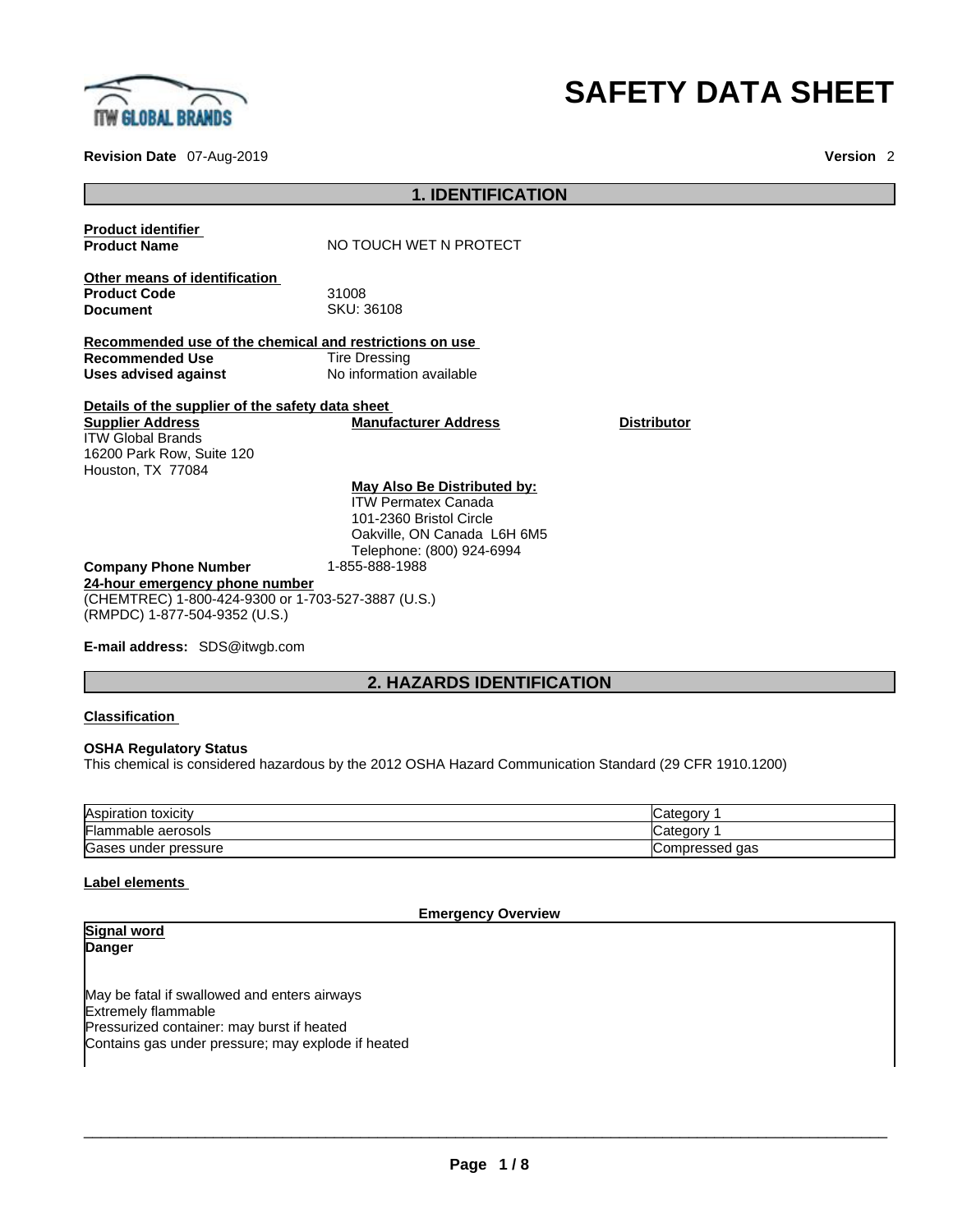

#### **Precautionary Statements - Prevention**

Do not handle until all safety precautions have been read and understood Do not puncture or incinerate container Contents under pressure and can explode when exposed to heat or open flame May cause slip hazard if material gets on floor Keep away from heat/sparks/open flames/hot surfaces. - No smoking Pressurized container: Do not pierce or burn, even after use Use personal protective equipment as required

# **Precautionary Statements - Response**

IF IN EYES: Rinse thoroughly with water for several minutes. If eye irritation persists, get medical attention IF INHALED: Remove victim to fresh air and keep at rest

IF SWALLOWED: Immediately call a POISON CENTER or doctor/physician Do NOT induce vomiting

#### **Precautionary Statements - Storage**

Store locked up Store in a well-ventilated place Do not expose to temperatures exceeding 122 °F (50 °C) Keep out of reach of children

#### **Precautionary Statements - Disposal**

Dispose of contents/container to an approved waste disposal plant

#### **Hazards not otherwise classified (HNOC)**

Not applicable

#### **Other Information**

May be harmful in contact with skin. Toxic to aquatic life with long lasting effects. Toxic to aquatic life.

# **3. COMPOSITION/INFORMATION ON INGREDIENTS**

| <b>Chemical Name</b>                                  | <b>CAS No</b> | Weight-%  |
|-------------------------------------------------------|---------------|-----------|
| DISTILLATES (PETROLEUM),<br><b>HYDROTREATED LIGHT</b> | 64742-47-8    | 40 - 70   |
| POLYDIMETHYLSILOXANE                                  | 63148-62-9    | $10 - 30$ |
| PROPANE (PROPELLANT)                                  | 74-98-6       | $7 - 13$  |
| 1.1-DIFLUOROETHANE                                    | 75-37-6       | 7 - 13    |

# **4. FIRST AID MEASURES**

#### **Description of first aid measures**

**General advice If** symptoms persist, call a physician.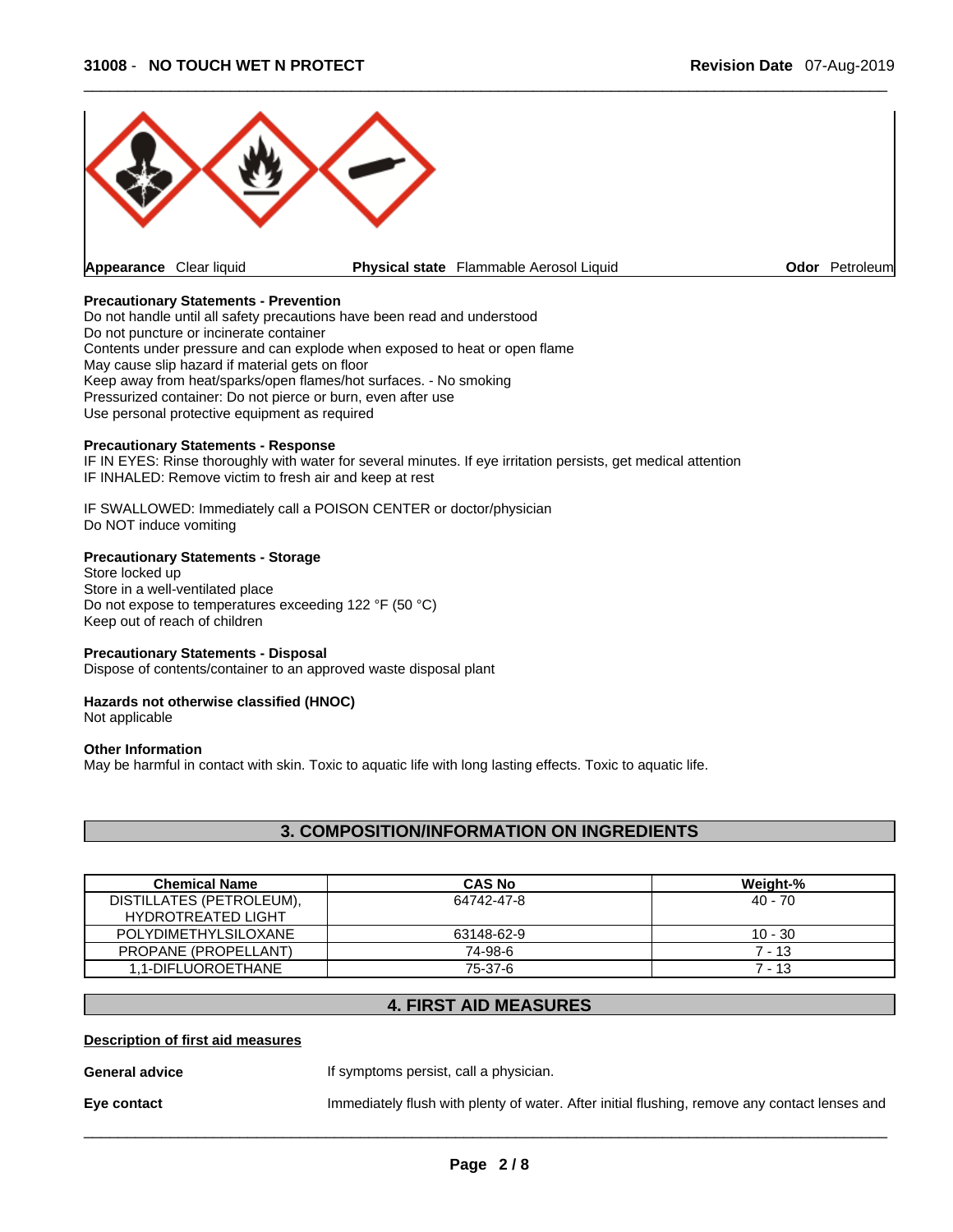|                                                                                                            | continue flushing for at least 15 minutes. Keep eye wide open while rinsing. If symptoms<br>persist, call a physician.                                                                                                                                                              |  |  |  |
|------------------------------------------------------------------------------------------------------------|-------------------------------------------------------------------------------------------------------------------------------------------------------------------------------------------------------------------------------------------------------------------------------------|--|--|--|
| <b>Skin contact</b>                                                                                        | Immediate medical attention is not required. Wash off immediately with soap and plenty of<br>water while removing all contaminated clothes and shoes. If skin irritation persists, call a<br>physician.                                                                             |  |  |  |
| <b>Inhalation</b>                                                                                          | Immediate medical attention is not required. If symptoms persist, call a physician. Move to<br>fresh air in case of accidental inhalation of vapors or decomposition products.                                                                                                      |  |  |  |
| Ingestion                                                                                                  | Clean mouth with water and drink afterwards plenty of water. Never give anything by mouth<br>to an unconscious person. Call a physician. Do NOT induce vomiting.                                                                                                                    |  |  |  |
| Self-protection of the first aider                                                                         | Use personal protective equipment as required.                                                                                                                                                                                                                                      |  |  |  |
| Most important symptoms and effects, both acute and delayed                                                |                                                                                                                                                                                                                                                                                     |  |  |  |
| <b>Symptoms</b>                                                                                            | See section 2 for more information.                                                                                                                                                                                                                                                 |  |  |  |
|                                                                                                            | Indication of any immediate medical attention and special treatment needed                                                                                                                                                                                                          |  |  |  |
| Note to physicians                                                                                         | Treat symptomatically.                                                                                                                                                                                                                                                              |  |  |  |
|                                                                                                            | <b>5. FIRE-FIGHTING MEASURES</b>                                                                                                                                                                                                                                                    |  |  |  |
| <b>Suitable extinguishing media</b><br>foam                                                                | Dry chemical, CO2, water spray or regular foam, Use, Dry chemical, Carbon dioxide (CO2), Water spray (fog), Alcohol resistant                                                                                                                                                       |  |  |  |
|                                                                                                            |                                                                                                                                                                                                                                                                                     |  |  |  |
| Unsuitable extinguishing media<br>Do not use a solid water stream as it may scatter and spread fire        |                                                                                                                                                                                                                                                                                     |  |  |  |
| Specific hazards arising from the chemical                                                                 | Extremely flammable. Contents under pressure and can explode when exposed to heat or flames.                                                                                                                                                                                        |  |  |  |
| <b>Explosion data</b><br><b>Sensitivity to Mechanical Impact</b><br><b>Sensitivity to Static Discharge</b> | None.<br>May be ignited by friction, heat, sparks or flames.                                                                                                                                                                                                                        |  |  |  |
| Protective equipment and precautions for firefighters<br>protective gear.                                  | As in any fire, wear self-contained breathing apparatus pressure-demand, MSHA/NIOSH (approved or equivalent) and full                                                                                                                                                               |  |  |  |
|                                                                                                            | <b>6. ACCIDENTAL RELEASE MEASURES</b>                                                                                                                                                                                                                                               |  |  |  |
|                                                                                                            | Personal precautions, protective equipment and emergency procedures                                                                                                                                                                                                                 |  |  |  |
| <b>Personal precautions</b>                                                                                | ELIMINATE all ignition sources (no smoking, flares, sparks or flames in immediate area).<br>Ensure adequate ventilation, especially in confined areas. Avoid contact with skin, eyes or<br>clothing. Use personal protective equipment as required. Remove all sources of ignition. |  |  |  |
| <b>Environmental precautions</b>                                                                           |                                                                                                                                                                                                                                                                                     |  |  |  |
| <b>Environmental precautions</b>                                                                           | See section 12 for additional ecological information. Do not flush into surface water or<br>from entering drains.                                                                                                                                                                   |  |  |  |
| Methods and material for containment and cleaning up                                                       | sanitary sewer system. Prevent further leakage or spillage if safe to do so. Prevent product                                                                                                                                                                                        |  |  |  |
| <b>Methods for containment</b>                                                                             | Prevent further leakage or spillage if safe to do so.                                                                                                                                                                                                                               |  |  |  |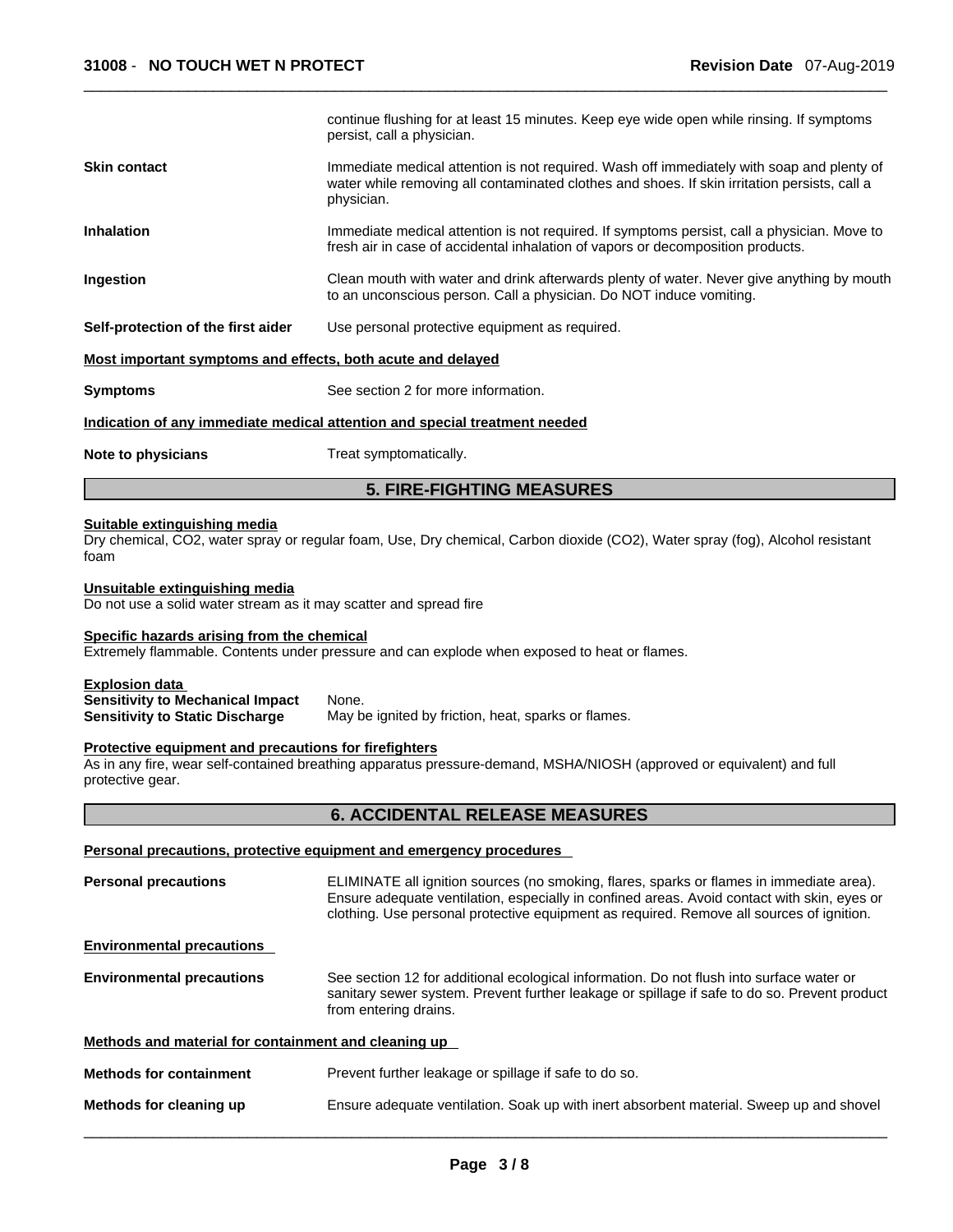into suitable containers for disposal. Slippery, can cause falls if walked on. Dam up. Pick up and transfer to properly labeled containers. Take precautionary measures against static discharges.

#### **Prevention of secondary hazards** Clean contaminated objects and areas thoroughly observing environmental regulations.

#### **7. HANDLING AND STORAGE**

#### **Precautions for safe handling**

**Advice on safe handling** Do not puncture or incinerate cans. Contents under pressure. Handle in accordance with good industrial hygiene and safety practice. Avoid breathing vapors or mists. Avoid contact with skin, eyes or clothing. Wash thoroughly after handling. Use personal protective equipment as required. Keep away from heat/sparks/open flames/hot surfaces. - No smoking. Avoid contact with eyes.

#### **Conditions for safe storage, including any incompatibilities**

| <b>Storage Conditions</b> | Keep containers tightly closed in a cool, well-ventilated place. Keep away from sunlight,<br>ignition sources and other sources of heat. Do not expose to temperatures exceeding 50<br>°C/122 °F. Keep out of the reach of children. |
|---------------------------|--------------------------------------------------------------------------------------------------------------------------------------------------------------------------------------------------------------------------------------|
| Incompatible materials    | Strong oxidizing agents                                                                                                                                                                                                              |

# **8. EXPOSURE CONTROLS/PERSONAL PROTECTION**

#### **Control parameters**

#### **Exposure Guidelines** .

| <b>Chemical Name</b> | <b>ACGIH TLV</b>                 | <b>OSHA PEL</b>                      | <b>NIOSH IDLH</b>          |
|----------------------|----------------------------------|--------------------------------------|----------------------------|
| PROPANE (PROPELLANT) | See Appendix F: Minimal          | TWA: 1000 ppm                        | <b>IDLH: 2100 ppm</b>      |
| 74-98-6              | Oxygen Content, explosion hazard | TWA: $1800 \text{ mg/m}^3$           | TWA: 1000 ppm              |
|                      |                                  | (vacated) TWA: 1000 ppm              | TWA: $1800 \text{ mg/m}^3$ |
|                      |                                  | (vacated) TWA: $1800 \text{ mg/m}^3$ |                            |

*NIOSH IDLH Immediately Dangerous to Life or Health* 

#### **Appropriate engineering controls**

**Engineering Controls** Showers Eyewash stations Ventilation systems

#### **Individual protection measures, such as personal protective equipment**

| <b>Eye/face protection</b>            | Tight sealing safety goggles.                                                                                   |
|---------------------------------------|-----------------------------------------------------------------------------------------------------------------|
| Skin and body protection              | Wear protective natural rubber, nitrile rubber, Neoprene™ or PVC gloves.                                        |
| <b>Respiratory protection</b>         | Use NIOSH-approved air-purifying respirator with organic vapor cartridge or canister, as<br>appropriate.        |
| <b>General Hygiene Considerations</b> | When using do not eat, drink or smoke. Regular cleaning of equipment, work area and<br>clothing is recommended. |

# 9. PHYSICAL AND CHEMICAL PROPERTIES

#### **9.1. Information on basic physical and chemical properties Physical state** Flammable Aerosol Liquid<br> **Appearance** Clear liquid Appearance<br>Odor **Odor** Petroleum **Odor threshold** No information available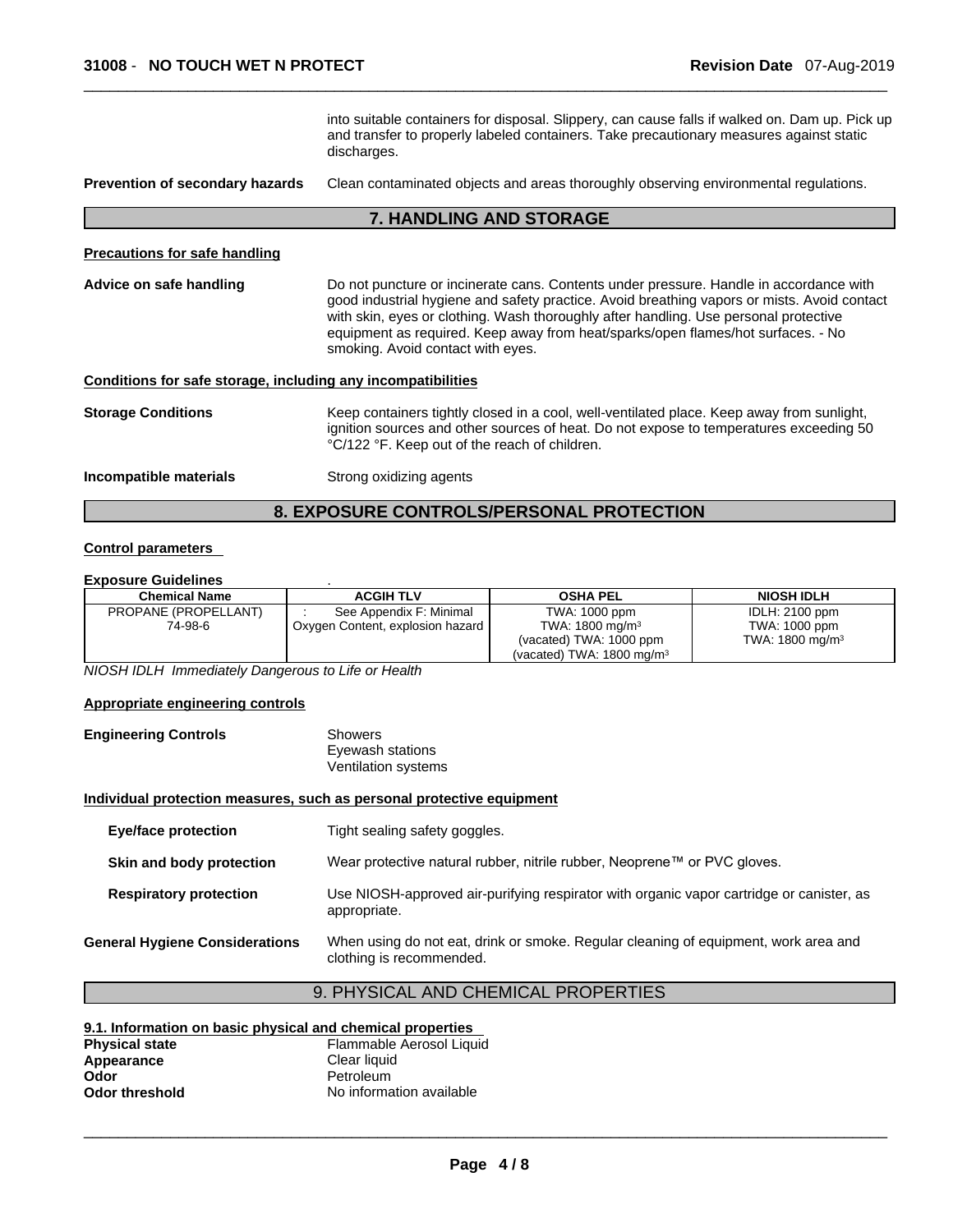| <b>Property</b>                  | Values                          | Remarks • Method    |
|----------------------------------|---------------------------------|---------------------|
| рH                               | Does not apply                  |                     |
| Melting point / freezing point   | No information available        |                     |
| Boiling point / boiling range    | No information available >100°F |                     |
| <b>Flash point</b>               | 79 °C / 174 °F                  | Aerosol Concentrate |
| <b>Evaporation rate</b>          | No information available        |                     |
| Flammability (solid, gas)        | No information available        |                     |
| <b>Flammability Limit in Air</b> |                                 |                     |
| <b>Upper flammability limit:</b> | No information available        |                     |
| Lower flammability limit:        | No information available        |                     |
| Vapor pressure                   | Not determined                  |                     |
| <b>Vapor density</b>             | No information available        |                     |
| <b>Relative density</b>          | 0.85                            |                     |
| <b>Water solubility</b>          | Insoluble in water              |                     |
| Solubility(ies)                  | No information available        |                     |
| <b>Partition coefficient</b>     | No information available        |                     |
| <b>Autoignition temperature</b>  | No information available        |                     |
| <b>Decomposition temperature</b> | No information available        |                     |
| <b>Kinematic viscosity</b>       | No information available        |                     |
| <b>Dynamic viscosity</b>         | No information available        |                     |
| <b>Explosive properties</b>      | No information available        |                     |
| <b>Oxidizing properties</b>      | No information available        |                     |
| <b>Other Information</b>         |                                 |                     |
| <b>Softening point</b>           | No information available        |                     |
| <b>Molecular weight</b>          | No information available        |                     |
| <b>VOC Content (%)</b>           | 10                              |                     |
| <b>Density</b>                   | 0.85                            |                     |
| <b>Bulk density</b>              | No information available        |                     |
| <b>SADT</b> (self-accelerating   | No information available        |                     |
| decomposition temperature)       |                                 |                     |

# **10. STABILITY AND REACTIVITY**

**Reactivity**  Stable under normal use

#### **Chemical stability**

Stable under normal conditions

### **Possibility of Hazardous Reactions**

None under normal processing.

#### **Conditions to avoid**

Heat, flames and sparks. Temperatures >50 °C / 122 °F.

#### **Incompatible materials**

Strong oxidizing agents

#### **Hazardous Decomposition Products**

Carbon oxides

# **11. TOXICOLOGICAL INFORMATION**

# **Information on likely routes of exposure**

| <b>Inhalation</b> | May cause irritation of respiratory tract. May cause central nervous system depression with<br>nausea, headache, dizziness, vomiting, and incoordination. Intentional misuse by<br>deliberately concentrating and inhaling contents may be harmful or fatal. Aspiration into<br>lungs can produce severe lung damage. |
|-------------------|-----------------------------------------------------------------------------------------------------------------------------------------------------------------------------------------------------------------------------------------------------------------------------------------------------------------------|
| Eye contact       | Contact with eyes may cause irritation. May cause redness and tearing of the eyes.                                                                                                                                                                                                                                    |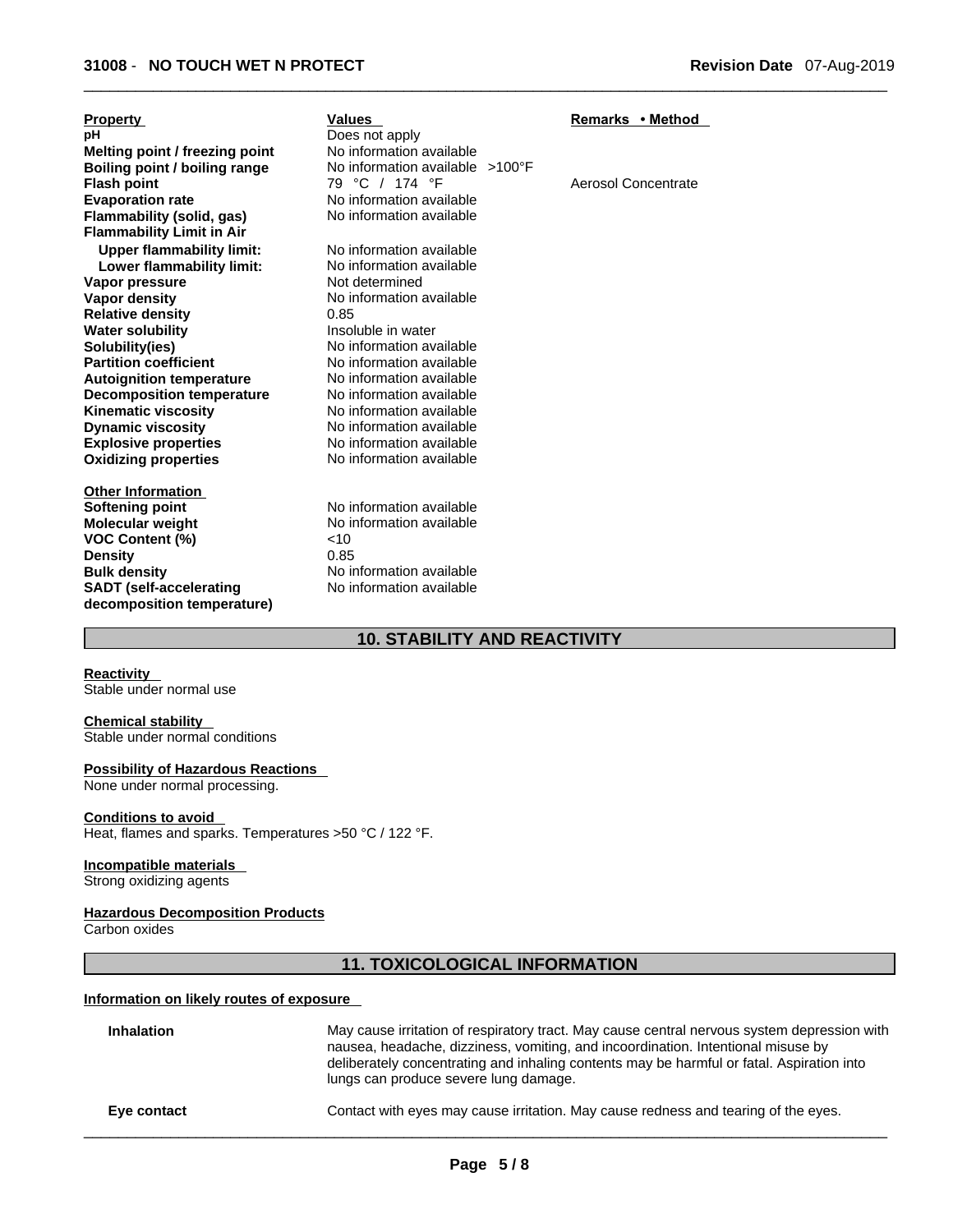**Skin contact** May cause skin irritation and/or dermatitis.

**Ingestion HARMFUL - MAY CAUSE LUNG DAMAGE IF SWALLOWED. Potential for aspiration if** swallowed. Aspiration may cause pulmonary edema and pneumonitis.

| <b>Chemical Name</b>                                                 | Oral LD50                       | Dermal LD50             | <b>Inhalation LC50</b>      |
|----------------------------------------------------------------------|---------------------------------|-------------------------|-----------------------------|
| DISTILLATES (PETROLEUM),<br><b>IHYDROTREATED LIGHT</b><br>64742-47-8 | > 5000 mg/kg (Rat)              | $>$ 2000 mg/kg (Rabbit) | > 5.2 mg/L (Rat) 4 h        |
| <b>POLYDIMETHYLSILOXANE</b><br>63148-62-9                            | > 17 g/kg (Rat) > 24 g/kg (Rat) | > 2 g/kg (Rabbit)       |                             |
| <b>PROPANE (PROPELLANT)</b><br>74-98-6                               |                                 |                         | $> 800000$ ppm (Rat) 15 min |

### **Information on toxicological effects**

**Symptoms** No information available.

#### **Delayed and immediate effects as well as chronic effects from short and long-term exposure**

| <b>Sensitization</b>        | No information available. |
|-----------------------------|---------------------------|
| Germ cell mutagenicity      | No information available. |
| Carcinogenicity             | No information available. |
| <b>Target Organ Effects</b> | Central nervous system.   |

#### **The following values are calculated based on chapter 3.1 of the GHS document** .

| ATEmix (oral)           | 6362 mg/kg   |
|-------------------------|--------------|
| ATEmix (dermal)         | 2252 mg/kg   |
| ATEmix (inhalation-qas) | 3281476 mg/l |

# **12. ECOLOGICAL INFORMATION**

#### **Ecotoxicity**

#### **Persistence and degradability**

No information available.

#### **Bioaccumulation**

No information available.

#### **Mobility**

Disperses in water.

| <b>Chemical Name</b> | <b>Partition coefficient</b> |
|----------------------|------------------------------|
| PROPANE (PROPELLANT) | ں ۔ے                         |
| 74-98-6              |                              |

#### **Other adverse effects**

No information available

# **13. DISPOSAL CONSIDERATIONS**

| Waste treatment methods       |                                                                                                         |
|-------------------------------|---------------------------------------------------------------------------------------------------------|
| Disposal of wastes            | Recover or recycle if possible. Dispose of contents/containers in accordance with local<br>regulations. |
| <b>Contaminated packaging</b> | Do not reuse container.                                                                                 |
| <b>US EPA Waste Number</b>    | Not applicable                                                                                          |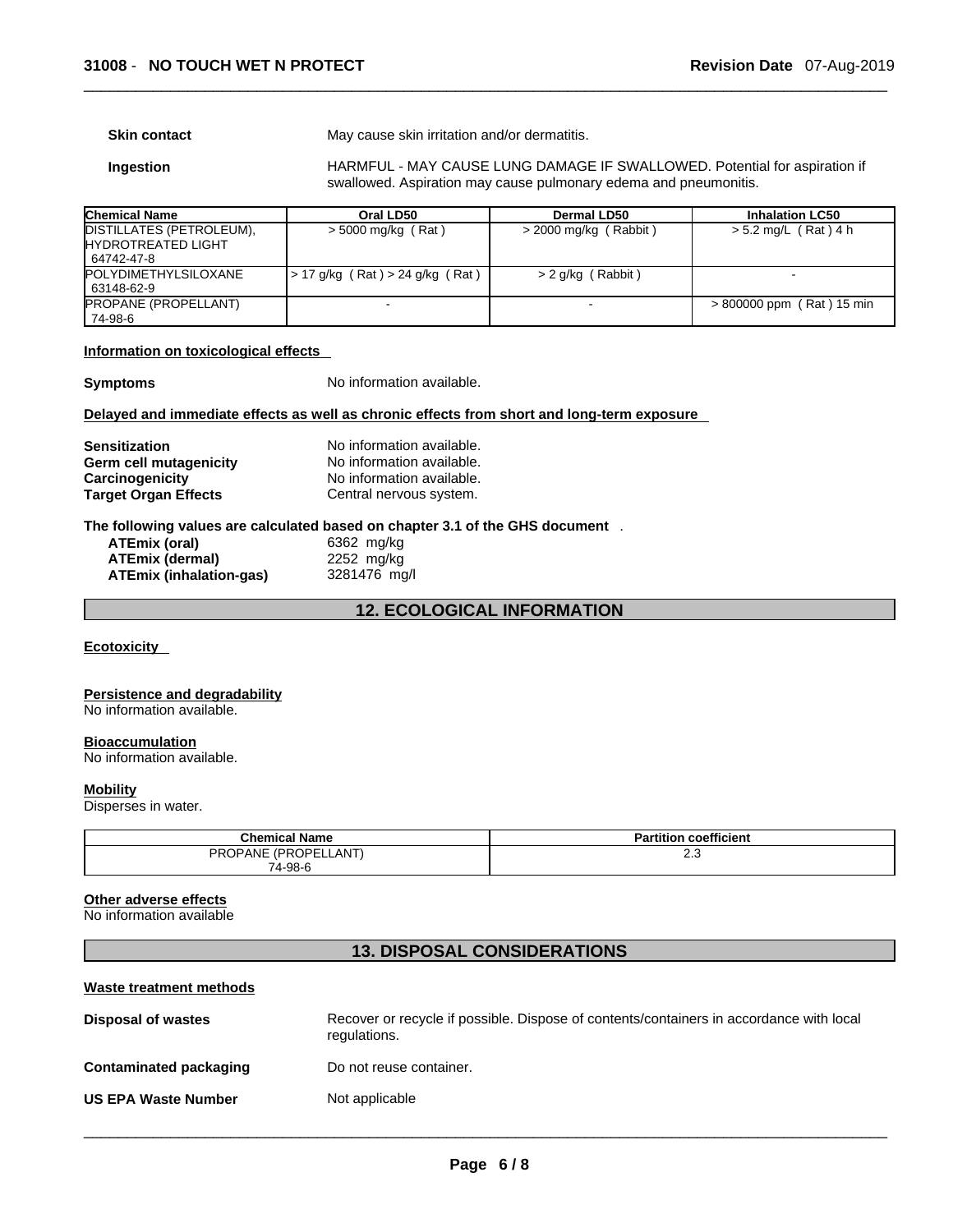# **14. TRANSPORT INFORMATION**

| DO 1<br>UN/ID No<br>Proper shipping name:<br><b>Hazard Class</b>        | UN 1950<br>Aerosols, Limited Quantity (LQ)<br>2.1 |
|-------------------------------------------------------------------------|---------------------------------------------------|
| <b>IATA</b><br>UN/ID No<br>Proper shipping name:<br><b>Hazard Class</b> | UN 1950<br>Aerosols, Limited Quantity (LQ)<br>2.1 |
| IMDG<br>UN/ID No<br>Proper shipping name:<br><b>Hazard Class</b>        | UN 1950<br>Aerosols, Limited Quantity (LQ)<br>2.1 |

| <b>15. REGULATORY INFORMATION</b> |  |
|-----------------------------------|--|
|                                   |  |

| <b>International Inventories</b> |                 |
|----------------------------------|-----------------|
| TSCA                             | Complies        |
| <b>DSL/NDSL</b>                  | Does not comply |
| <b>EINECS/ELINCS</b>             | Does not comply |
| <b>ENCS</b>                      | Does not comply |
| <b>IECSC</b>                     | Complies        |
| KECL                             | Complies        |
| <b>PICCS</b>                     | Complies        |
| <b>AICS</b>                      | Does not comply |

#### **Legend:**

**TSCA** - United States Toxic Substances Control Act Section 8(b) Inventory

**DSL/NDSL** - Canadian Domestic Substances List/Non-Domestic Substances List

 **EINECS/ELINCS** - European Inventory of Existing Chemical Substances/European List of Notified Chemical Substances

**ENCS** - Japan Existing and New Chemical Substances

**IECSC** - China Inventory of Existing Chemical Substances

**KECL** - Korean Existing and Evaluated Chemical Substances

**PICCS** - Philippines Inventory of Chemicals and Chemical Substances

**AICS** - Australian Inventory of Chemical Substances

#### **US Federal Regulations**

#### **SARA 313**

Section 313 of Title III of the Superfund Amendments and Reauthorization Act of 1986 (SARA). This product does not contain any chemicals which are subject to the reporting requirements of the Act and Title 40 of the Code of Federal Regulations, Part 372

#### **SARA 311/312 Hazard Categories**

| Acute health hazard               | Yes |  |
|-----------------------------------|-----|--|
| Chronic Health Hazard             | No. |  |
| Fire hazard                       | Yes |  |
| Sudden release of pressure hazard | No. |  |
| Reactive Hazard                   | No. |  |

# **CWA** (Clean Water Act)

This product does not contain any substances regulated as pollutants pursuant to the Clean Water Act (40 CFR 122.21 and 40 CFR 122.42)

#### **CERCLA**